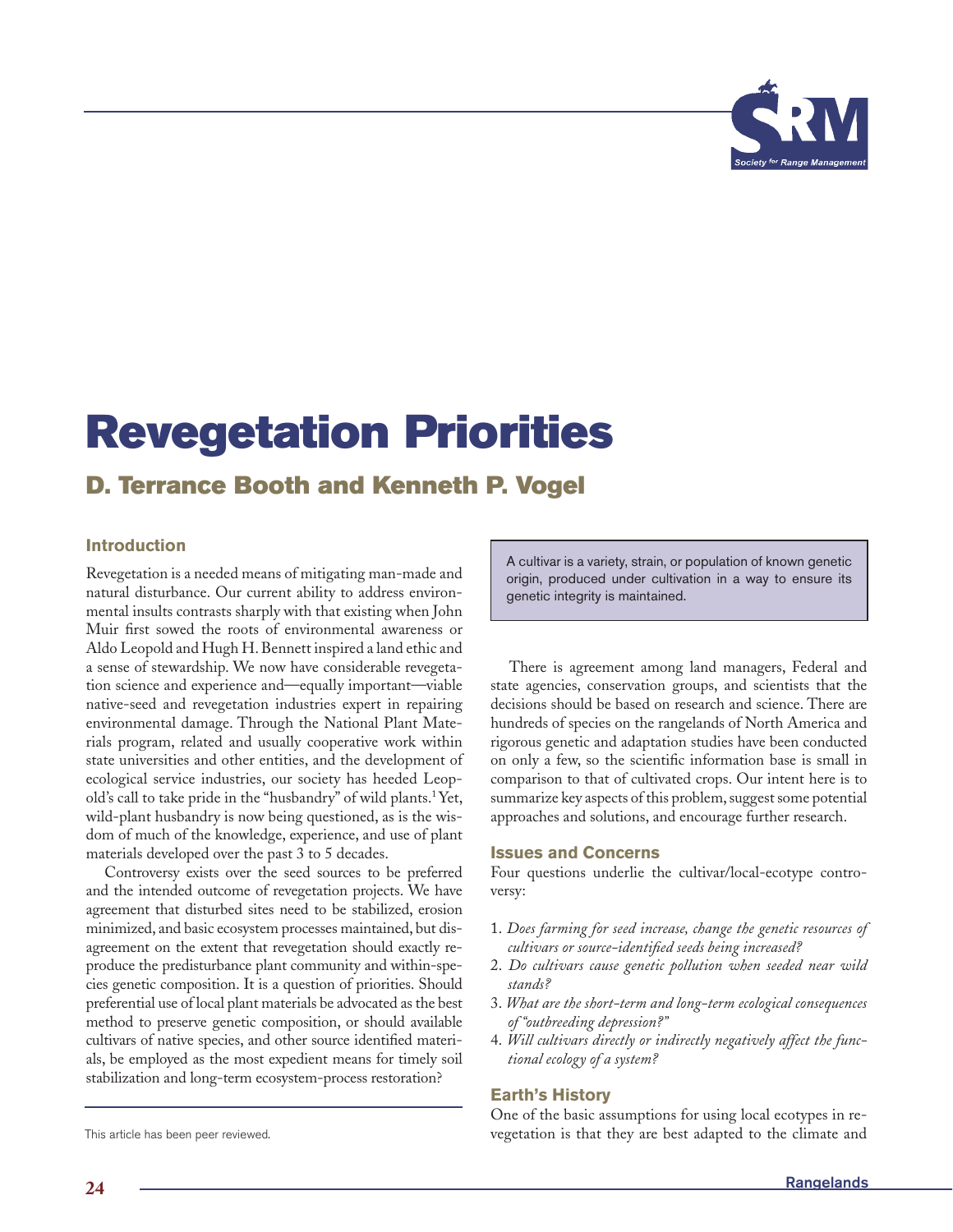site of the area to be revegetated. Since rangeland revegetation projects are expected to produce indefinitely sustainable plant populations, a preference for local ecotypes implies an assumption that the current climate will also continue indefinitely into the future. Paul and Hazel Delcourt writing in *The Flora of North America* review evidence that at least 20 glacial-interglacial cycles have influenced the floristic regions of North America.2 The last glacial to interglacial cycle gives us an idea of floristic changes that have occurred in the past 20 cycles. About 20,000 years ago ice sheets dominated the northern half of North America and glacial ice flowed east from the Rocky Mountains. Permafrost and tundra occurred across eastern Washington, Idaho, Montana, and Wyoming.

By 15,000 years ago the glaciers were retreating toward mountain summits and by 12,000 years ago lodgepole pine had colonized deglaciated terrain. The changing ice pattern was accompanied by changes in the jet stream, and in precipitation patterns. By 10,000 years ago forests had a greater variety of species and sagebrush steppes were developing in rain shadows east of the Cascades and Rocky Mountains. Between 10,000 and 7,000 years ago, the warmest and driest summers accentuated the stress of growing-season drought and produced more changes in the existing plant communities. The surprise is that these global-climate changes did not produce a large-scale evolution of new species. The Delcourts tell us these cycles mostly moved existing species and communities back and forth across the landscape with each glacial-to-interglacial sequence.

In history, as now, the continuum of change is constant.

What basic ecological processes allowed plant species to migrate and to adapt to change?

The Delcourts also write that the spread of paleoIndians influenced the distributions of certain plant species as well as the composition of plant communities.2 This was particularly true during the last 5,000 years when the people became more sedentary and "grew native and introduced plants for food." Thus, people in North America have influenced its vegetation for 12,000 years both directly and indirectly. That continues and may be accelerating with increased carbon dioxide in the atmosphere and its potential effects for global warming. The question that needs to be asked is whether local ecotypes or composite populations and cultivars with broad genetic bases are most likely to adapt to the changes of decades, and centuries, and millennia? Climatic history indicates that climate changes will occur—that change is a constant. Genetic diversity, both within and among species, is the foundation of sustainable populations. This principal has been repeatedly emphasized for reclamation seed mixes.<sup>3,4</sup>

Which seed sources are sustainable?

Genetic diversity is the foundation of population stability and sustainability.

#### *Plant Evolution*

The preferential use of local plant types is often justified using Darwin's principal of natural selection. Advocates argue either that natural selection is an optimizing force in the evolution of local types over other variants of a species (plant competition is identified as the selecting force) or that local types are more compatible with the local environment (environment is the selecting force). Either way, natural selection is viewed as an optimizing dynamism. In his final book, evolutionary biologist Stephen J. Gould stated that the fallacy in these arguments is that natural selection is not an optimizing force.5 A plant need only reproduce to maintain its place in the community and beyond that threshold, there is no natural force toward optimization. Many plants we consider "native" fare poorly against newer species that never experienced the local habitat or plant community. This has been repeatedly demonstrated by the superior performance of introduced grasses such as smooth bromegrass and crested wheatgrass in comparison to native cool-season species in their home areas.<sup>6-10</sup> In addition to natural selection, the evolutionary genetic processes of mutation, migration, and drift also determine plant population genetic composition and these processes are random, not optimizing.11 Further evidence that local populations are not optimally adapted comes from investigations of Mavraganis and Eckert, who have shown that inbreeding in local types can significantly reduce population fitness.<sup>12</sup> Optimizing evolution results from intelligent effort: it is not a result of natural randomness.<sup>5</sup>

Natural selection is not an optimizing force.

#### **Intelligent Effort: Developing Plant Materials**

A pragmatic solution to the revegetation problem is the one used to re-seed millions of acres in the Great Plains and the Inter-Mountain West to both native and introduced species during several major revegetation efforts, including the response to the drought of the 1930s and, more recently, the Soil Bank and Conservation Reserve Programs. Native plant cultivar development includes (1) collecting plant materials from broad geographical areas, (2) evaluating them at multiple sites in the intended area of use, and (3) selecting the best accessions. Selections have been increased and released as cultivars, or used in breeding programs for improving specific traits before being "released" as cultivars.<sup>13,14</sup> New cultivars are released by being officially named and registered with one or more state or national seed certifying organizations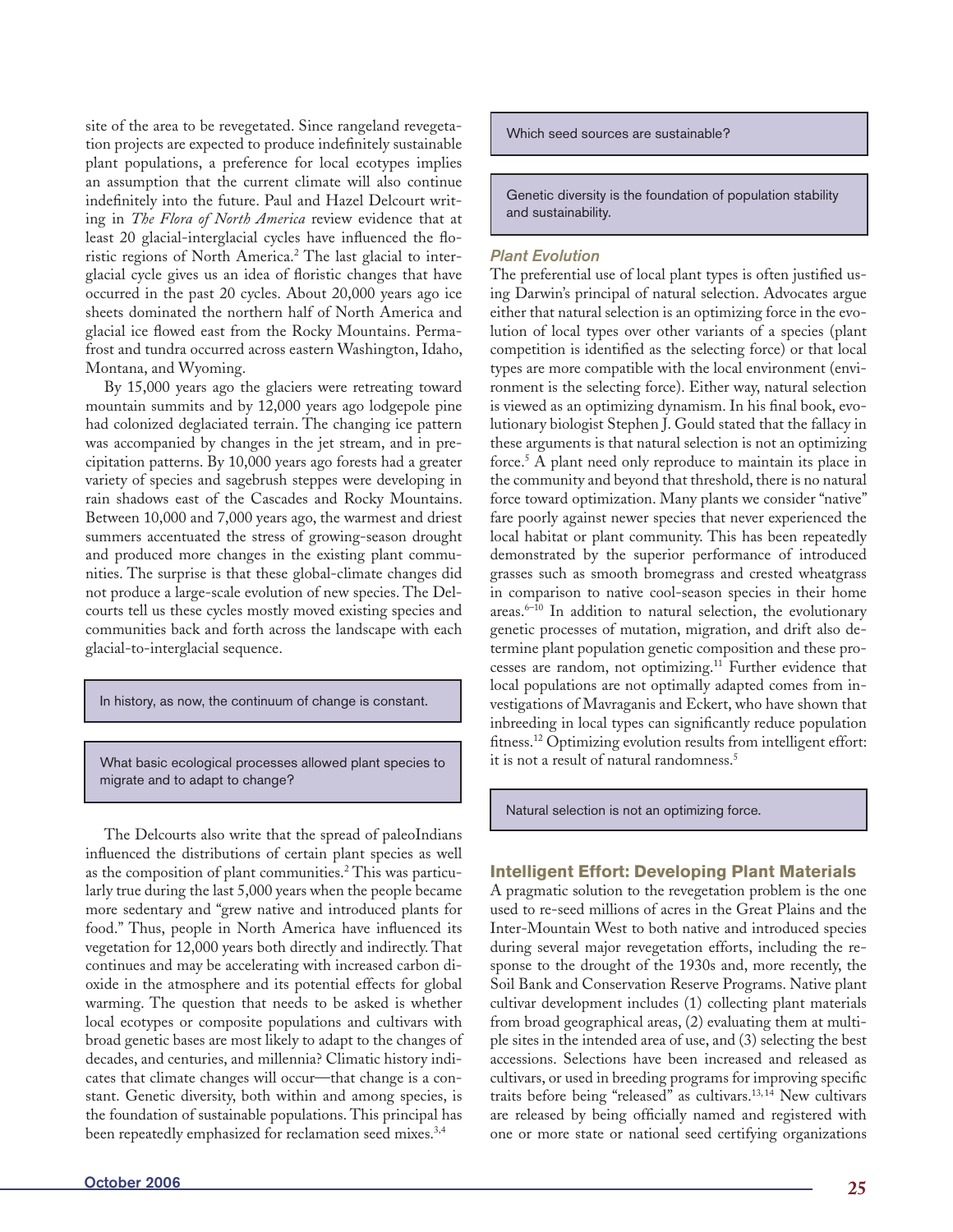or agencies. Seed of officially released and registered cultivars can be certified for genetic purity under state and federal seed laws. Examples of native plant cultivars and releases include 'Critana' thickspike wheatgrass, 'Whitmar' bluebunch wheatgrass, 'Nezpar' Indian ricegrass, and 'Trailblazer" switchgrass. The genetic structure of cultivars is known. Their areas of adaptation have been determined by testing and by the known origin of their base germplasm. They are produced under certified conditions to ensure their genetic integrity is maintained.15 Because they are produced in commercial seed fields, their seed cost is significantly less than that of seed harvested locally from wild stands.

An alternative procedure advocated by Stutz, particularly for species for which appropriate cultivars are unavailable, is to establish on a revegetated site a mix of seed sources within or among closely related species so genetic mixing and sorting allow those combinations to develop that are adapted and sustainable as the site itself evolves.<sup>3,4</sup> Stutz's procedure is a plan for preserving local-plant evolution as a key ecological process.

A properly administered seed certification system will prevent seed-increase-related genetic shifts.

# *Cultivar Genetics and Agronomic Production*

To ensure that native plant cultivars have a significant amount of genetic diversity, cultivars are often produced by intermating or combining numerous plants or accessions from the intended geographical area of use. Two recent studies using molecular genetic markers demonstrated that genetic shifts during seed production are not-detectable for a cross-pollinated species, blue grama, and are small for a self-pollinated species, slender wheatgrass.16,17 Larson et al. examined the DNA of bluebunch wheatgrass cultivars, including 'Whitmar', which was released in 1946, and reported high levels of DNA variation were maintained in these cultivars.18 The proper use of the seed certification system to produce certified seed prevents significant genetic shifts from occurring during seed increase.

Native-plant cultivars have been used for more than 50 years.

## *The Question of Genetic Pollution*

Does crossbreeding of local sources with certified sources (particularly cultivars selected for superior characteristics) increase genetic diversity and improve local-stock sustainability, or does it cause a degeneration of local stock (genetic pollution)? More than 50 years of using native-plant cultivars on millions of acres in the Great Plains and Intermountain West has produced no obvious evidence genetic pollution has occurred. But, have we looked? The alternative hypotheses should be tested using molecular genetic markers to measure gene flow among cultivars and native populations, and to assess the effect on progeny populations. It is no more valid to make land management decisions based on fear of genetic pollution (fear of adverse consequences is not evidence of fact), than it is to ignore existing information or the need to properly test the questions.

What is the effect of natural selection on less fit offspring?

#### *Inbreeding and "Outbreeding" Depression*

Inbreeding depression is a valid term describing the well-established loss of vigor that occurs in cross-pollinated species after several generations of self-pollination or sib-mating. "Outbreeding depression" is a relatively new term referring to the loss in vigor, yield, or fitness that may occur when plant materials from different geographical or adaptation regions are intermated.19,20 Agronomic plant breeders have long recognized "outbreeding depression" when mating adapted and non-adapted material, but they do not use the term. In breeding programs mal-adapted offspring can be carefully preserved where the material contains desired traits to be transferred to adapted material. In natural systems mal-adapted types do not remain in the plant community—whether or not they have desirable traits. Several studies summarized by Rogers and Montalvo documented the percentage of offspring affected by "outbreeding depression" in native plant populations in the first generation (F1) of wide crosses.<sup>19</sup> Information is lacking, however, on the effect of subsequent generations of natural selection on the fitness of the derived populations.21,22 In crop plants, the equivalent of outbreeding depression results from genetic incompatibility due to cytogenetic differences including inversions, translocations, deletions, and ploidy levels and to linked genes controlling adapted traits that have evolved differently in genetically separated populations of a species. In natural systems natural selection probably makes outbreeding depression a non-relevant question.

# *Do Cultivars Threaten the Functional Ecology of an Area?*

There is concern that seeded plants or their offspring from crosses with local types may be more vigorous, competitive, or otherwise more fit than the indigenous plants, and may replace local types and negatively affect the species structure within ecosystems. This is another argument from a negative consequence but somewhat the opposite of the genetic-pollution and outbreeding-depression arguments. The evidence against it and the need to directly test the questions are the same. Millions of acres have been seeded to cultivars of native species and during the 50+ years since the first seeding took place there has been no documented negative ecological effects on rangelands. However, the immeasurable ben-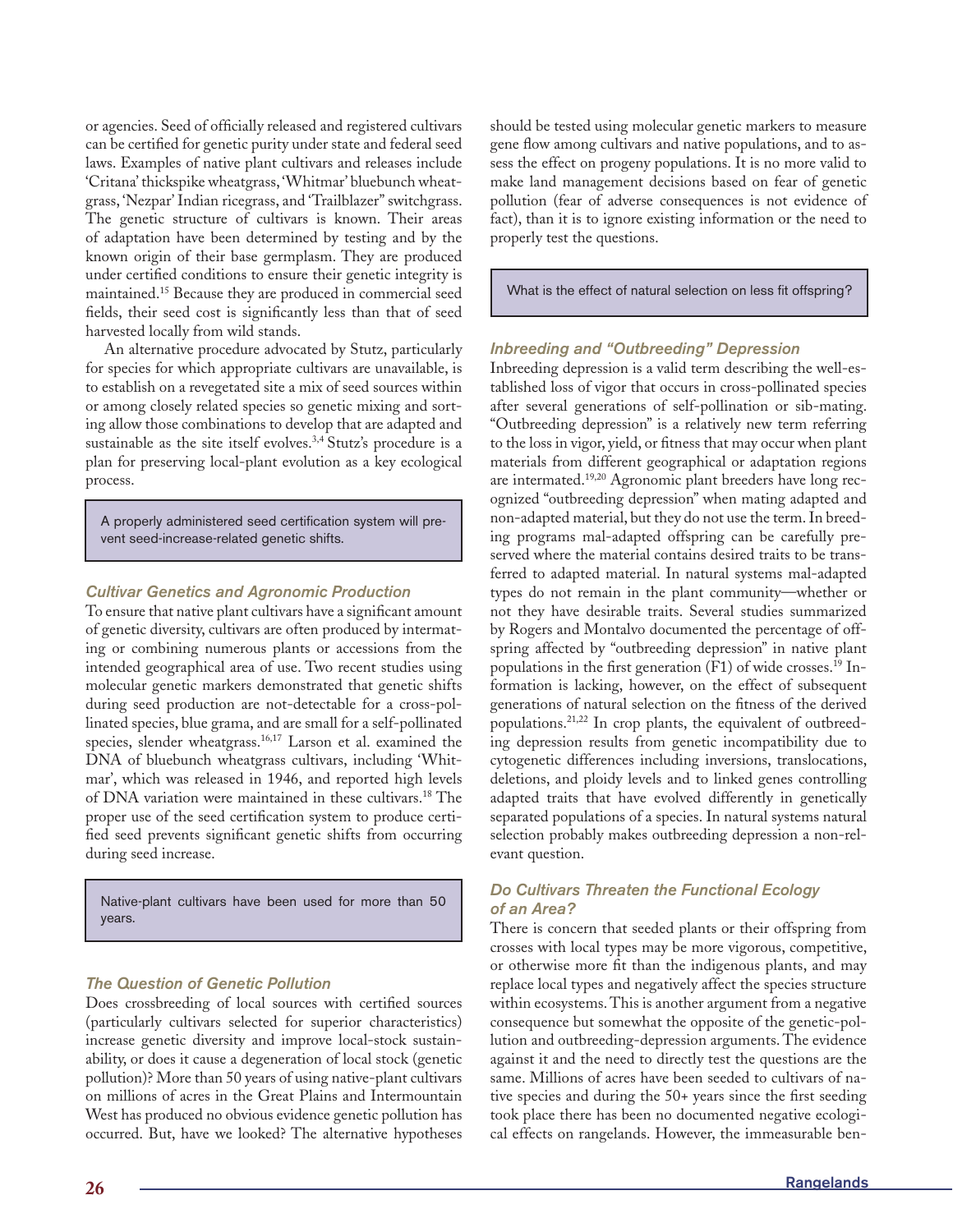

**Figure 1.** Plant Adaptation Region map for the USA minus Alaska and Hawaii with the following labeled PAR's: PAR 331–4, PAR 331–5 = Great Plains Palouse Dry Steppe HZ4 and HZ5, respectively; PAR 332–4, PAR 332–5 = Great Plains Steppe HZ 4 and HZ5, respectively; PAR 251–4, PAR 251–5 = Prairie Parkland Temperate HZ 4 and HZ5, respectively. (From Reference 36.)

efit to soil and water conservation, forage production, and wildlife habitat are documented.<sup>23</sup> It has been difficult to determine which plants in an area are descendents of indigenous or seeded populations, but the use of molecular markers will now make this research feasible if funding is available. As argued earlier, the alternative hypotheses should be tested. The results should also be compared with Rogers and Montalvo's reported adverse effect of species hybridization within wetland systems, including hybridizations involving Spartina sp.19

Is the postulated problem even remotely as serious as the ecological problems solved by using the released materials?

#### *Revegetation Experience*

The revegetation industry's conventional practice is to use certified seed of cultivars, seed with source-identified certification, or seed from other proven sources. The reasons are availability, economics, and results. Seed of local types—if available—is usually expensive<sup>24-26</sup> (M. Majerus, personal communication, 2003) and the quantity and quality varies

widely with the weather.<sup>27</sup> Businesses stay in business by being successful and the result is local seed is rarely used by private enterprise. Mined-land revegetation projects are continually monitored by state environmental regulatory agencies. Monitored projects, seeded with cultivars and other certified seed sources, have been generally successful and approved because they have restored fundamental ecosystem processes and because no calamitous consequences of using non-local seed have been observed in or around the projects. The preponderance of over 50 years of revegetation experience and evidence supports the use of certified seed from proven sources.

#### *Adaptation Regions*

Species within an ecoregion are not genetically uniform in regards to adaptation to the entire ecoregion, but are stratified into a north to south latitudinal gradient or high to low elevation gradient of ecotypes that are best adapted to their own specific area of the ecoregion.<sup>28-34</sup> Substantial research resources are often available for agronomic and horticultural crops and specific adaptation information is developed by extensive testing. Similar information is needed for native plants. Geographical adaptation areas have been defined us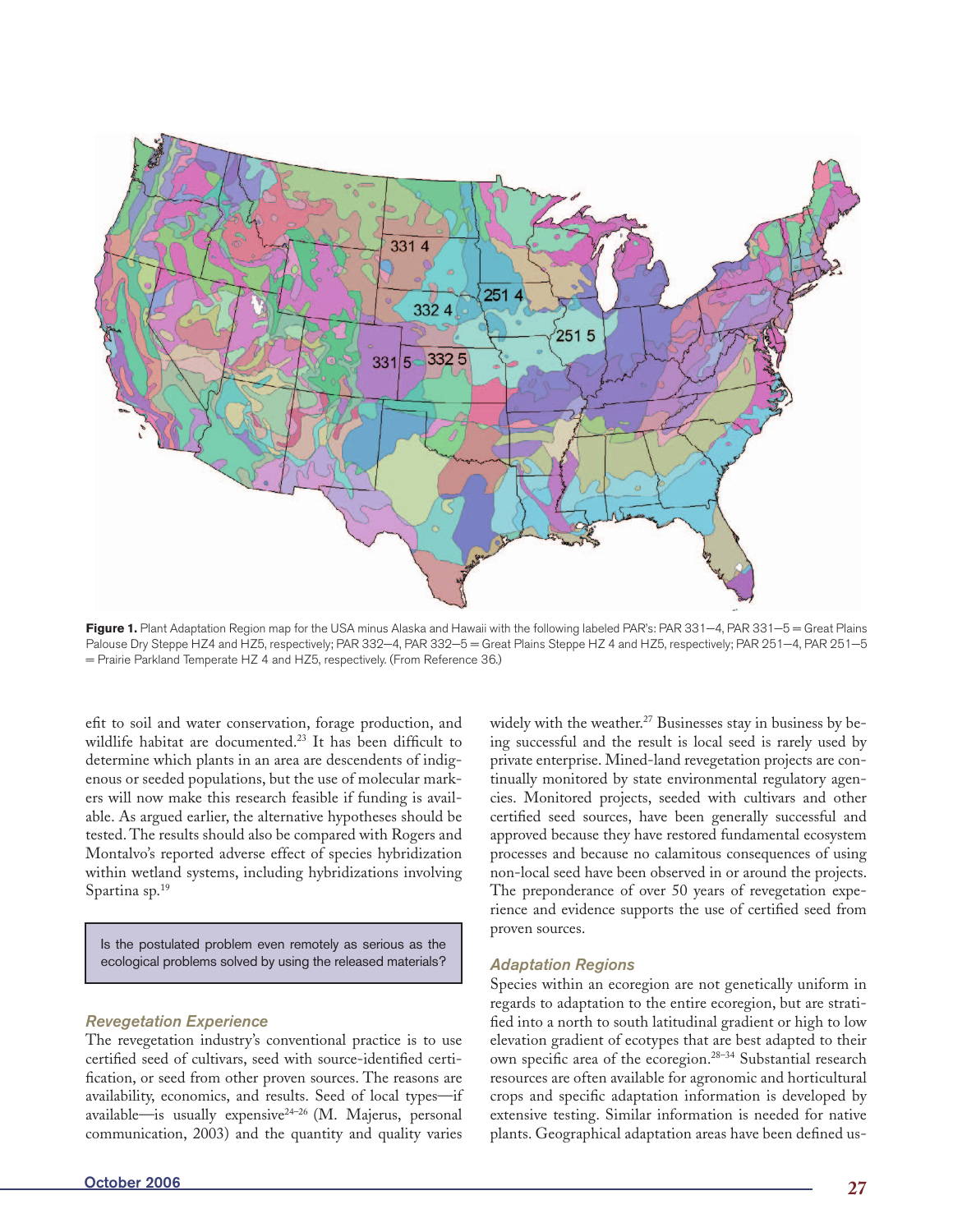ing trial plantings, for cultivars of native grasses grown in the Great Plains. The areas are based on Plant Hardiness Zones that are about 250 miles wide.<sup>35</sup> The studies listed previously indicate that most native grass cultivars can be grown in their origin Hardiness Zone and about half of the adjacent north or south zones in The Great Plains and Midwest. These studies and other available trial information and field experience demonstrate that the adaptation areas of many native plant cultivars are very extensive rather than intensive—again, a fact to be expected given the change scenarios of paleohistory as described by Delcourt and Delcourt.2 As long as plant-materials seed stocks are grown in areas with similar photo-periods and a minimal-length growing season, there should not be genetic shifts in the populations during seed production. If the photo-period criterion is met and if the growing season allows for seed production prior to a killing frost, then it is not necessary to grow seed in the same location in which it will be utilized.<sup>16</sup>

Many native plant cultivars have extensive areas of adaptation.

PARs establish a model for testing plant adaptation.

Ecoregions and plant hardiness zone classification systems integrate climatic and geographic variables that determine plant adaptation. Vogel (co-author) and others have developed Plant Adaptation Regions (PARs)<sup>36</sup> for the USA by merging Bailey's widely used ecoregion map37,38 and the USDA Plant Hardiness Zone Map (Figure1).<sup>39</sup> Based on their geographic origin, plant materials can be classified for their general adaptation areas using PARs. Great Plains research on plant adaptation supports the use of PARs and indicates that cultivars can be adapted to several PARs—thus PARs establish a structure or model for adaptation trials. However, there is limited information available on many species, and resources for testing adaptation of ecotypes, seed sources, and strains of native species are sparse.

The lack of precise boundaries in natural environments should be recognized. Both Bailey's ecoregion concept and plant hardiness zones attempt to define areas of plant adaptation based on environmental factors that gradually change across the landscape. Because of the gradual change in environmental factors that control plant growth, any system that defines boundaries based on these factors is not absolute but requires judgment on the part of the users. It should be noted that the PARs cover large geographical areas and that they do not coincide with political boundaries. There is no scientific database to support mandating the use of local ecotype plant materials on a mileage or political-boundary basis.

# **Summary and Conclusions**

Native-plant species and their ecotypes and populations have values that make plant-type preservation a valid and important consideration. But, disturbed lands are not preserves. Revegetation is about performance in the face of challenging environmental conditions and highly competitive invasive weeds. Common-sense budgetary constraints and concern for fundamental ecological processes—including genetic mixing and sorting—and invasive-weed exclusion should be the priority revegetation considerations. An undue revegetaton emphasis on using local types is a concern because of the lower quantity and quality, and higher costs associated with using local seed and because of gene-pool isolation and limitation on disturbed sites. Native-plant husbandry is an exercise of science and intellect over natural randomness and has resulted in cultivars bred and selected for desirable characteristics, including superior performance in germination, seedling vigor, early growth, and tolerance to stress. Cultivars often have a broad genetic base and are likely to possess more genetic diversity than that of native local populations. Federal and State programs have contributed the bulk of the material and technology now used in ecosystem restoration and those programs are a foundation upon which future work should be based. That work should continue and should include an enlarging of our knowledge of genetic processes and consequences, adaptation, and sustainability. The development of molecular markers to monitor genetic changes in plant populations enables debated questions to be addressed, but funding is needed for this research.

The complexities of today's natural-resource challenges emphasize a need for effective plant-materials choices to sustain basic, ecosystem functions and processes including the processes involved in plant adaptation to an ever-changing world. Revegetation is a needed means of mitigating ecological insults. Neil West captured in 10 words the essence of revegetaion priorities when he wrote, "it is more important to preserve processes than all organisms ..."40 This requires the full use of science, intellect, and decades-acquired revegetation experience and knowledge.

*Authors are with USDA-ARS, High Plains Grasslands Research Station, Cheyenne, WY (Booth); and Grain, Forage, and Bioenergy Research Unit, Lincoln, NE (Vogel).* 

### **Literature Cited**

- 1. LEOPOLD, A. 1980. A Sand County almanac with essays from Round River. New York, NY: Ballantine Books. p168.
- 2. Delcourt, P. A., and H. R. Delcourt. 2003. Paleoclimates, paleovegetation, and paleofloras of North America north of Mexico during the late Quaternary, Ch. 4. *In:* Flora of North America. http://hua.huh.harvard.edu/FNA/Volume/V01/ Chapter04. shtml. Accessed November 2003.
- 3. STUTZ, H. C. 1982. Broad gene pools required for disturbed lands. *In:* E. F. Aldon, W. R. Oaks [eds.], Symposium: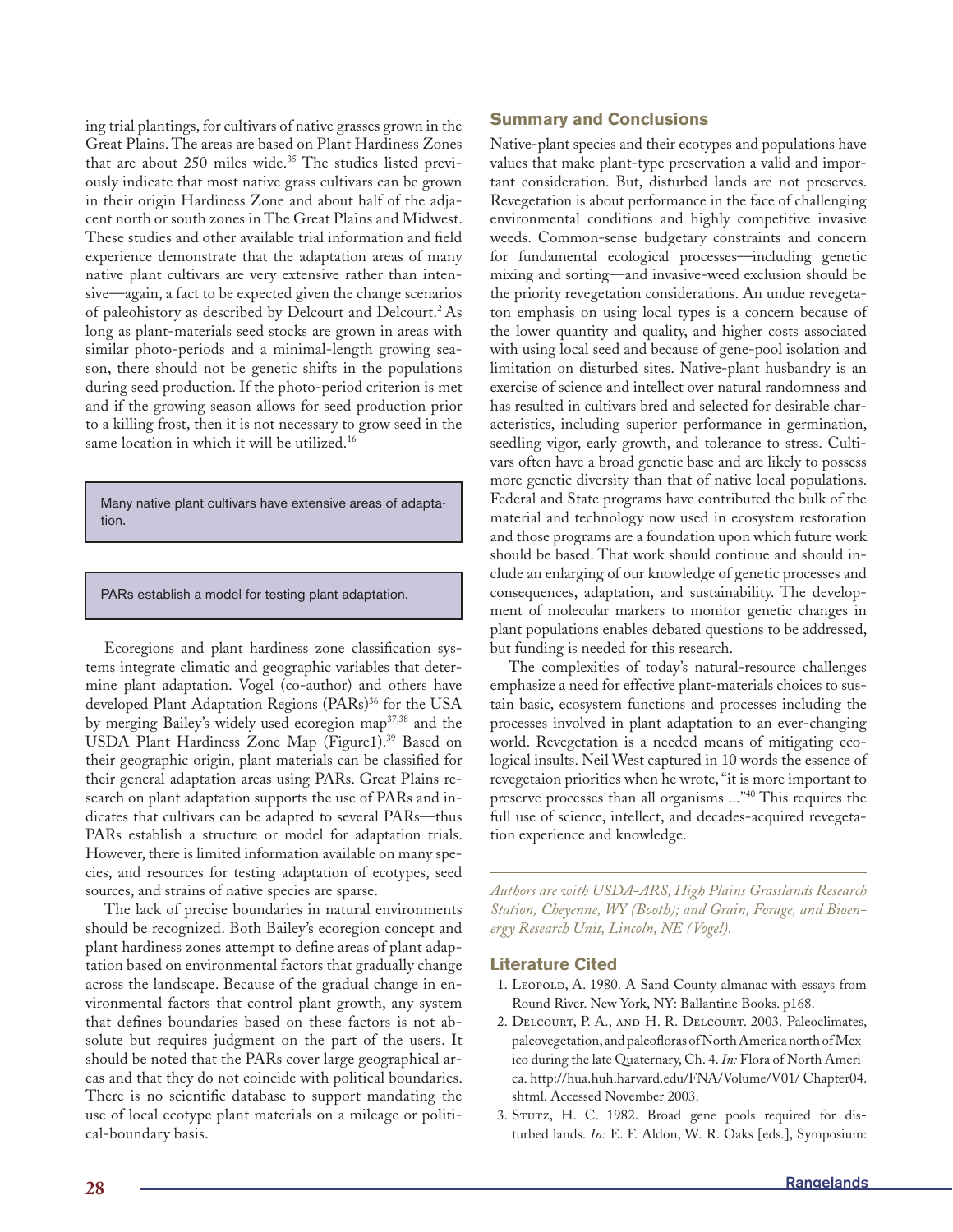Reclamation of mined lands in the Southwest. Albuquerque, NM: Soil Conservation Society of America, New Mexico Chapter. p 113−118.

- 4. Stutz, H. C. 1989. Evolution of shrubs. *In:* C. M. McKell [ed.]. The biology and utilization of shrubs. San Diego, CA: Academic Press Inc. p 323−340.
- 5. GOULD, S.J. 2002. An evolutionary perspective on native plants. *In:* I have landed. New York, NY: Harmony Books. p 335−346.
- 6. ROBERTSON, J. H., AND C. K. PIERCE. 1945. Artificial seeding in closed communities. *Northwest Science* 19:58−66.
- 7. Harris, G. A. 1977. Root phenology as a factor of competition among grass seedlings. *Journal of Range Management*  30:172−177.
- 8. Schuman, G. E., F. Rauzi, and D. T. Booth. 1982. Production and competition of crested wheatgrass-native grass mixtures. *Agronomy Journal* 74:23−26.
- 9. Brown, C. S., and K. J. Rice. 2000. The mark of Zorro: effects of the exotic annual grass *Vulpia myuros* on California native perennial grasses. *Restoration Ecology* 8:10−17.
- 10. Asay, K. H., W. H. Horton, K. B. Jensen, and A. J. Palazzo. 2001. Merits of native and introduced Triticeae grasses on semiarid rangelands. *Canadian Journal of Plant Science* 81:45−52.
- 11. Falconer, D. S. 1981. Introduction to quantitative genetics. 2nd ed. New York, NY: Longman. 340 p.
- 12. Mavraganis, K., and G. Eckert. 2001. Effects of population size on reproductive output in *Aquilegia canadensis* (Ranunculaceae). *Oikos* 95:300−310.
- 13. Vogel, K. P., and J. F. Pedersen. 1993. Breeding systems for cross-pollinated perennial grasses. *Plant Breeding Reviews* 11:251−274.
- 14. Vogel, K. P., and B. Burson. 2004. Breeding and Genetics. *In:*  L. E. Moser, B. Burson and L. Sollenberger [eds.]. Warm-season (C4) grasses. Madison,WI: ASA-CSSA-SSSA. Agronomy Monograph 45. p 51−96.
- 15. Fehr, W. R. 1987. Principles of cultivar development. Vols.1 & 2. New York, NY: Macmillan. 725 p.
- 16. Fu, Y. B., Y. S. N. Ferdinandez, A. T. Phan, B. Coulman, and K.W. RICHARDS. 2004. AFLP variation in four blue grama seed sources. *Crop Science* 44:383−288.
- 17. Ferdinandez, Y. S. N., B. E. Coulman, and Y-B. Fu. 2005. Detecting genetic changes over two generations of seed increase in an awned slender wheatgrass population using AFLP markers. *Crop Science* 45:1064−1068.
- 18. Larson, S. R., T. A. Jones, Z. M. Hu, C. L. McCracken, and A. Palazzo. 2000. Genetic diversity of bluebunch wheatgrass cultivars and a multiple-origin polycross. *Crop Science* 40:1142−1147.
- 19. Rogers, D. L., and A. M. Montalvo. 2004. Genetically appropriate choices for plant materials to maintain biological diversity. University of California. Report to the USDA Forest Service, Rocky Mountain Region, Lakewood, CO. Available at: http://www.fs.fed.us/r2/publications/botany/plantgenetics.pdf.:343.
- 20. Jones, T. A. 2005. Just the FAQs, please just the FAQs. *Native Plants Journal* 6:14−24.
- 21. HUFFORD, K. M., AND S. J. MAZER. 2003. Plant ecotypes: genetic differentiation in the age of ecological restoration. *TRENDS in Ecology and Evolution* 18(3):147−155.
- 22. LYNCH, M., AND B. WALSH. 1998. Genetics and analyses of quantitative traits. Sunderland, MA: Sinauer Associates, Inc. 980 p.
- 23. Booth, D. T., and J. T. Jones. 2000. Plants for ecological restoration: a foundation and a philosophy for the future. *Native Plant Journal* 2:12−20.
- 24. Scianna, J. D., G. M. Schaefer, and M. E. Majerus. 2001. Development and use of cost estimate matrices for project planning and evaluation. USDA-NRCS Plant Materials Technical Note No. MT-39. Available at: http://Plant-Materials.nrcs. usda.gov. Accessed November 2003.
- 25. Hijar, D. 2003. Revegetating the west: where is it going. *Rangelands* 25:50−51.
- 26. Winslow, S., and M. Majerus. 2002. Wildland collection of native seed for agronomic production. Kansas City, MO: Abstracts, Annual Meeting of the Society for Range Management, # 77.
- 27. Booth, D. T., Y. Bai, and E. E. Roos. 2003. Wyoming Big sagebrush seed production from mined and un-mined rangelands. *Journal of Range Management* 58:188−193.
- 28. Cornelius, D. R., and C. O. Johnston. 1941. Differences in plant type and reaction to rust among several collections of Panicum virgatum L. *Journal of American Society of Agronomy* 33:115−124.
- 29. McMILLIAN, C. 1959. The role of ecotypic variation in the distribution of the central grassland of North America. *Ecological Monographs* 29:285−308.
- 30. McMillian, C. 1965. Ecotypic differences with four North American prairie grasses: II. Behavioral variation with transplanted community fractions. *American Journal of Botany*  52:55−65.
- 31. McMILLIAN, C., AND J. WEILER. 1959. Cytogeography of Panicum virgatum in central North America. *American Journal of Botany* 46:590−593.
- 32. Newell, L. C. 1968. Effects of strain source and management practice on forage yields of two warm-season prairie grasses. *Crop Science* 8:205−210.
- 33. Phan, A. T., and S. R. Smith Jr. 2000. Seed yield variation in blue grama and little bluestem plant collections in southern Manitoba, Canada. *Crop Science* 40:555−561.
- 34. Casler, M. D., K. P. Vogel, C. M. Taliaferro, and R. E. Wynia. 2004. Latitudinal adaptation of switchgrass populations. *Crop Science* 44:293−403.
- 35. Moser, L. E., and K. P. Vogel. 1995. Switchgrass, big bluestem, and indiangrass. *In:* R. F. Barnes et al. [eds.]. Forages (5th ed.) Vol. I. An introduction to grassland agriculture. Ames, IA: Iowa State University Press. p 409−420.
- 36. Vogel, K. P., M. R. Schmer, and R. B. Mitchell. 2005. Plant adaptation regions: ecological and climatic classification of plant materials. *Rangeland Ecology and Management* 58:315−319.
- 37. Bailey, R. G. 1995. Description of the ecoregions of the United States. 2nd ed. Miscellaneous Publication 1391. Washing-